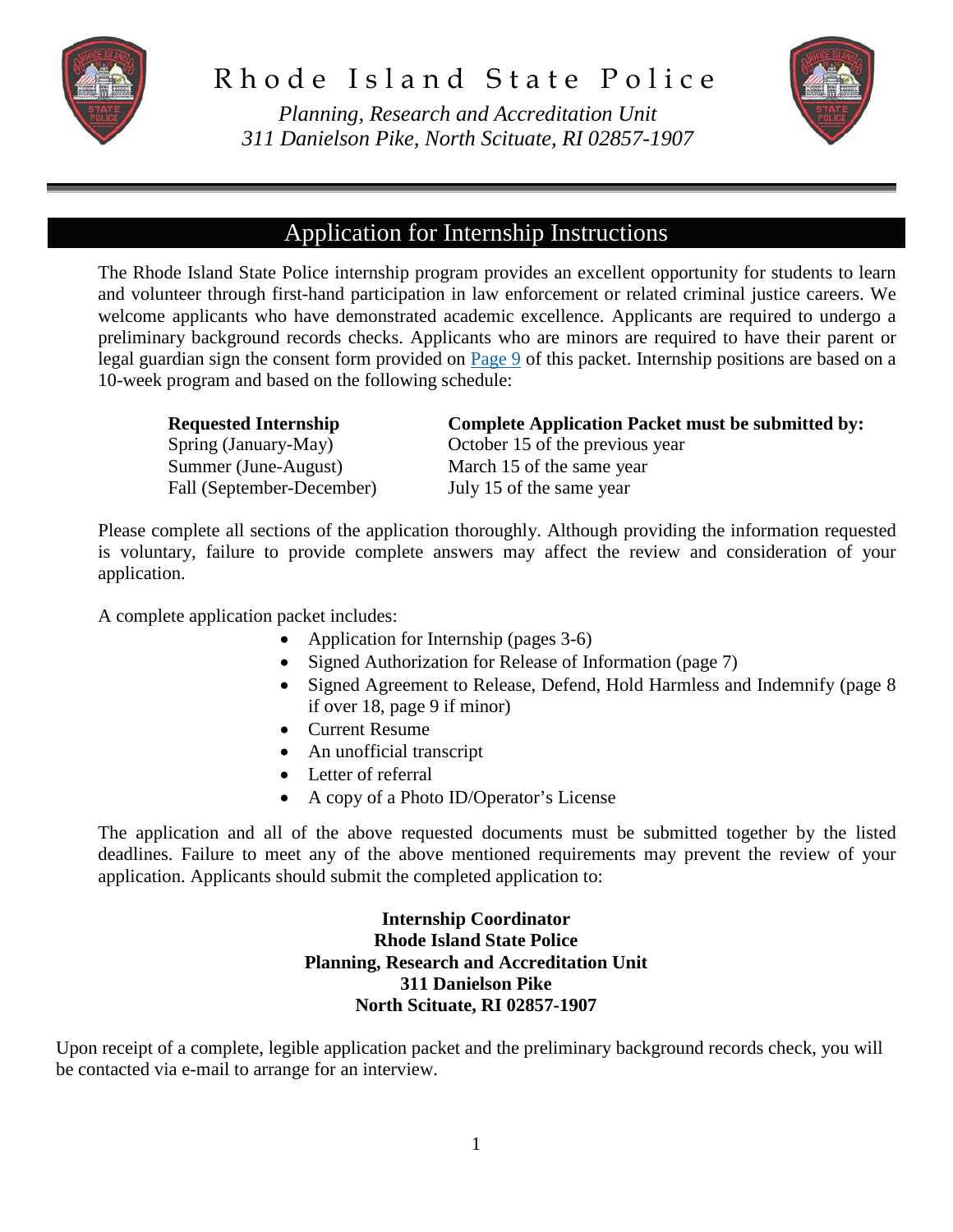

*Planning, Research and Accreditation Unit 311 Danielson Pike, North Scituate, RI 02857-1907*



## Application for Internship Instructions (Credit Hour Requirements)

Awarding academic credit for an internship is at the discretion of your college or university. However, the Division of State Police will assist you in providing appropriate information and evaluations, as requested by your school. Arrangements for credit must be made before you begin the internship. Unless previously authorized by the Internship Coordinator, Internship hours will not exceed twelve hours per week and scheduled Monday through Friday, between the hours of 8 AM and 4 PM.

The Rhode Island State Police will sign off on weekly attendance forms submitted by the student. We do not notify educational institutions of absences through any other means.

## Application for Internship Checklist

Prior to mailing your application packet, please utilize the below checklist to review your submission:

- $\Box$  Review ALL instructions contained in this application
- Review internship descriptions (visit  $\frac{http://risp.ri.gov/internships/}{http://risp.ri.gov/internships/}$  for descriptions)
- $\Box$  Ensure you are complying with deadlines for submission
- $\Box$  Ensure you indicate if internship is for credit and indicate credit/hours needed
- Enclose a current resume
- $\Box$  Enclose an unofficial transcript
- □ Enclose a letter of referral
- Enclose a copy of a photo ID/Operator's License
- $\Box$  Sign Authorization for release of information
- □ Sign Agreement to release, defend hold harmless and indemnify (minors only)

#### **INCOMPLETE APPLICATIONS WILL NOT BE PROCESSED**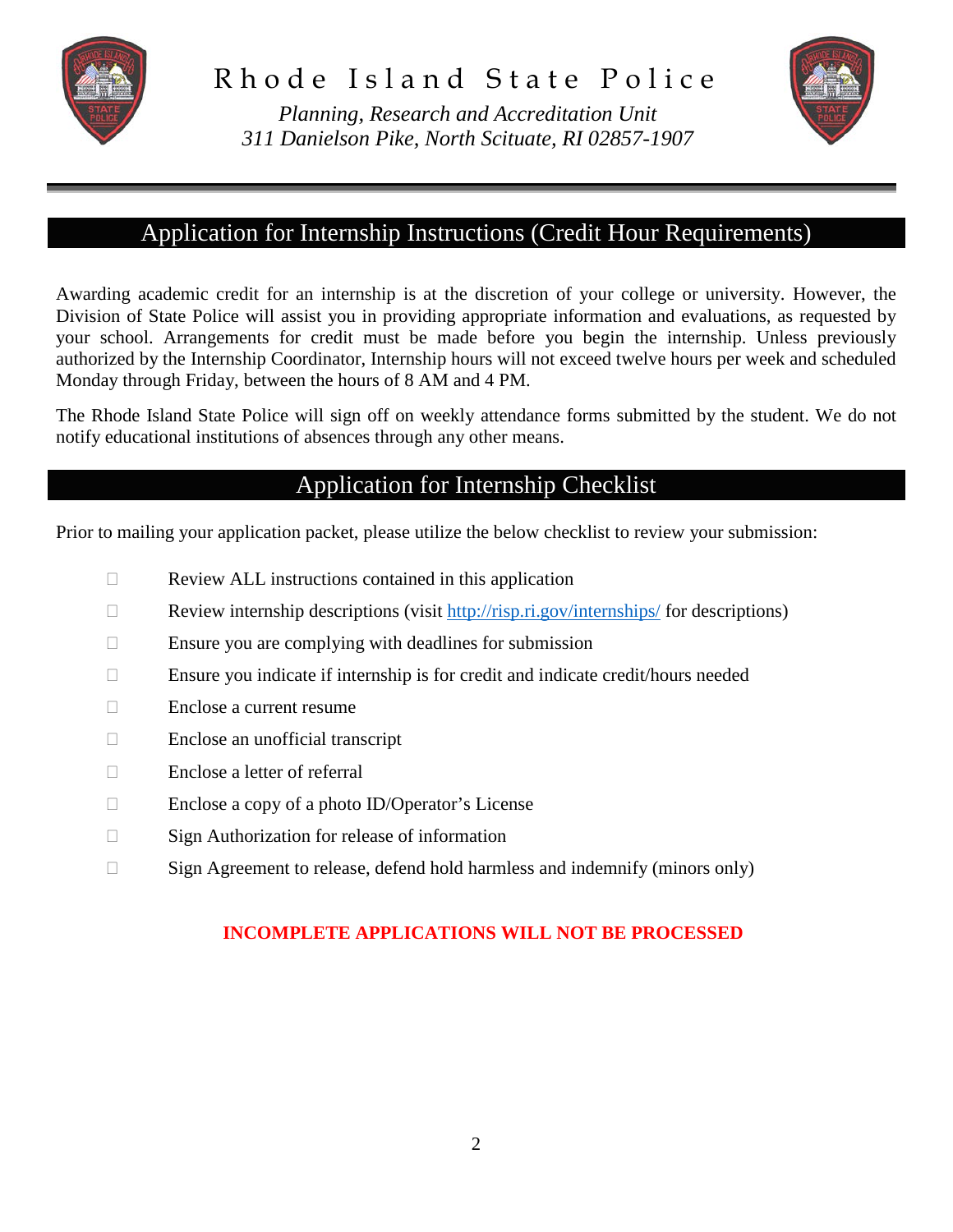



*Planning, Research and Accreditation Unit 311 Danielson Pike, North Scituate, RI 02857-1907*

# Internship Placement

Descriptions and additional information/requirements of the specific internship positions may be found on the Rhode Island State Police website [\(http://risp.ri.gov/internships/\)](http://risp.ri.gov/internships/). The Division of State Police offers placement in the following units:

**Patrol Bureau**: Lincoln Woods, Scituate, Hope Valley, Wickford Barracks and Rhode Island Traffic Tribunal Prosecution Office

**Detective Bureau**: Major Crimes, Financial Crimes. Property/Detective Administration Office, Forensic Services Unit\* and Fusion Center\* (\*additional prerequisites)

**Administrative Bureau**: Fleet/Supply Administrative Office, Planning, Research & Accreditation Unit, Technology & Communications/MIS Unit

|                         | Please indicate in order of preference |
|-------------------------|----------------------------------------|
| 1 <sup>st</sup> Choice: |                                        |
|                         |                                        |
| 2 <sup>nd</sup> Choice: |                                        |
|                         |                                        |
| 3 <sup>rd</sup> Choice: |                                        |
|                         |                                        |

 By checking this box, you are indicating that you would be interested in an internship with another division of the Rhode Island Department of Public Safety. The other Department agencies are:

- Division of Sheriffs
- Division of the State Fire Marshal
- Rhode Island Capitol Police
- Rhode Island State Police Training Academy
- Municipal Police Training Academy
- Legal Counsel Office

Rhode Island State Police reserves all rights to cancel any internship position at any time.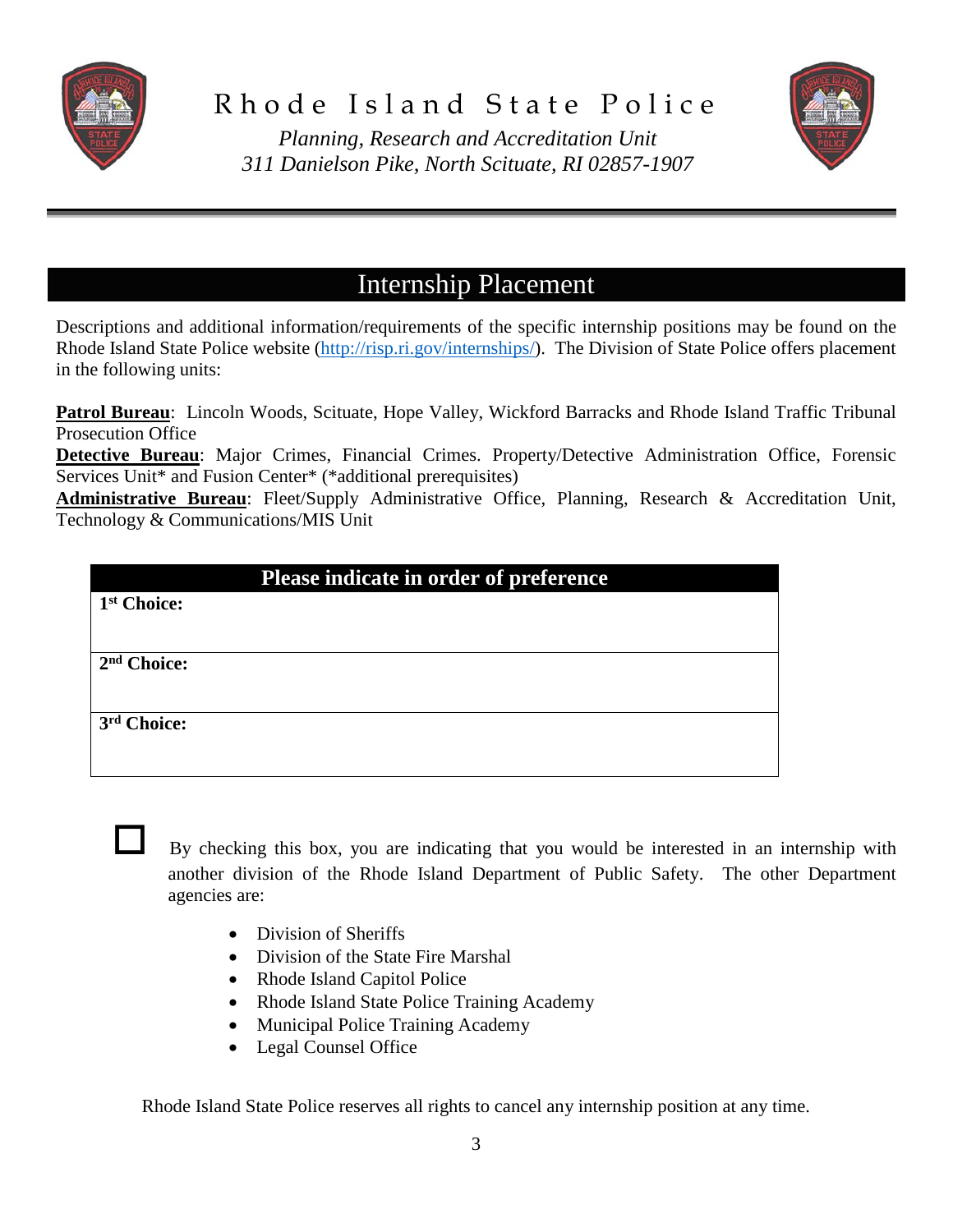



*Planning, Research and Accreditation Unit 311 Danielson Pike, North Scituate, RI 02857-1907*

# Application for Internship

| Applicant            |      |                      |                        |
|----------------------|------|----------------------|------------------------|
| Name:                |      |                      | Date of Birth:         |
|                      |      |                      |                        |
| <b>Address:</b>      |      | City:                |                        |
| State:               | Zip: | E-Mail:              | <b>Home Telephone:</b> |
| Driver's License No. |      | <b>State Issued:</b> | <b>Cell Telephone:</b> |

|                      | <b>Emergency Contact Person</b> |                        |                        |
|----------------------|---------------------------------|------------------------|------------------------|
| Name:                |                                 |                        |                        |
| <b>Address:</b>      |                                 | City:                  |                        |
| State:               | Zip:                            | E-Mail:                | <b>Home Telephone:</b> |
| <b>Relationship:</b> |                                 | <b>Work Telephone:</b> | <b>Cell Telephone:</b> |

| <b>Semester Applying For:</b>     |                       |                           |
|-----------------------------------|-----------------------|---------------------------|
|                                   | <b>Check Only One</b> | <b>Deadline to Submit</b> |
| <b>Spring (January-May)</b>       |                       | October 15th              |
| <b>Summer (May-August)</b>        |                       | March 15th                |
| <b>Fall (September- December)</b> |                       | July 15th                 |

| <b>Availability</b>                           |                         |                               |
|-----------------------------------------------|-------------------------|-------------------------------|
| Dates you are available                       | <b>Beginning Date:</b>  | <b>Ending Date:</b>           |
| Hours of availability:                        |                         |                               |
|                                               | <b>Monday Hours:</b>    | <b>Thursday Hours:</b>        |
|                                               | <b>Tuesday Hours:</b>   | <b>Friday Hours:</b>          |
|                                               | <b>Wednesday Hours:</b> |                               |
| Are you completing the internship for credit? |                         | If yes, credits/hours needed: |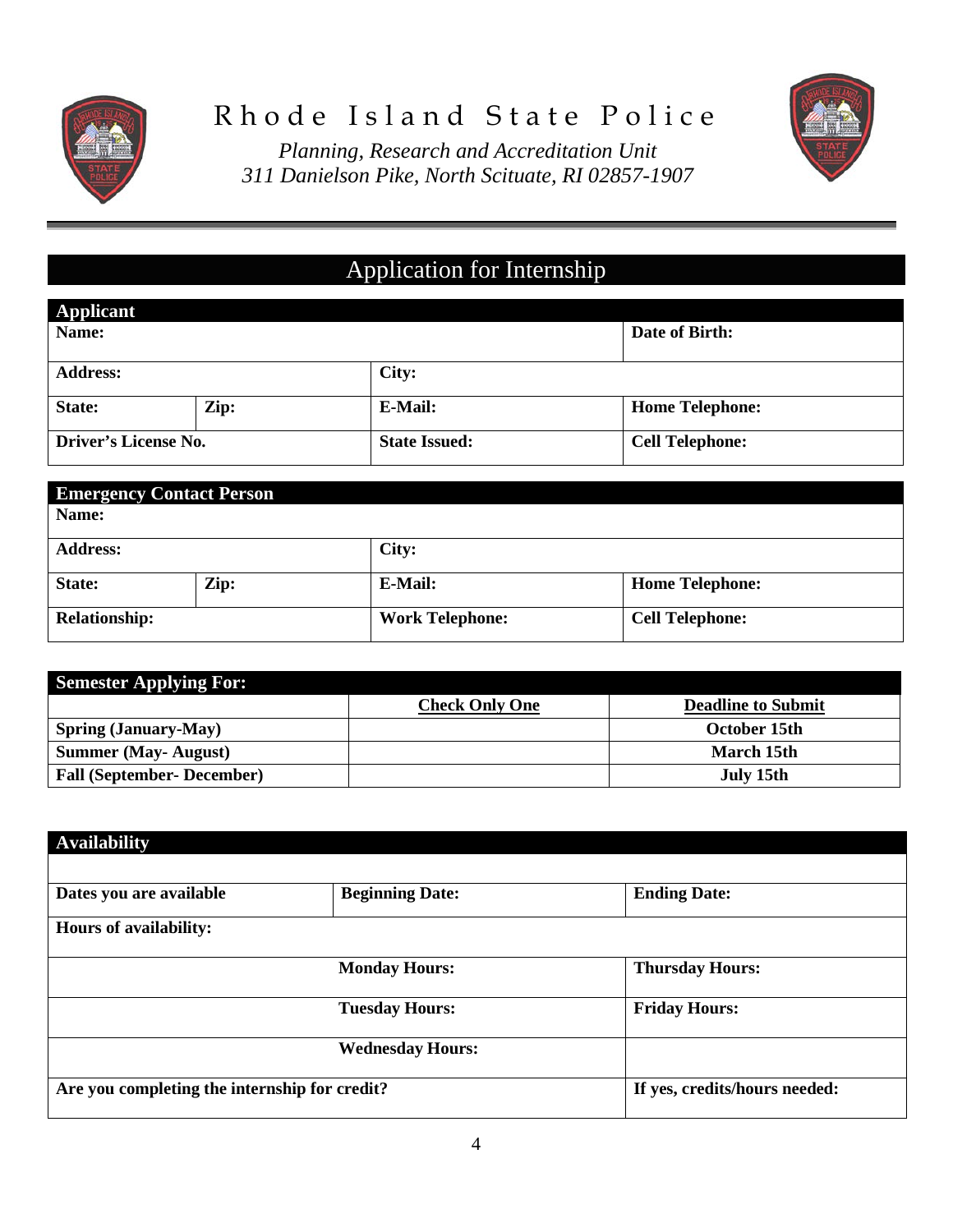|                                                | Academic Background (list college/universities from which you are pursuing or have received a degree) |                              |
|------------------------------------------------|-------------------------------------------------------------------------------------------------------|------------------------------|
| <b>Current College/University/High School:</b> |                                                                                                       |                              |
|                                                |                                                                                                       |                              |
| City:                                          | <b>State:</b>                                                                                         | GPA:                         |
| Major/Area of Study (if applicable):           |                                                                                                       | <b>Rank:</b>                 |
| <b>Type of Degree Pursued:</b>                 |                                                                                                       | <b>Date Degree Expected:</b> |
| <b>Academic Level:</b><br>$\Box$ Freshman      | $\Box$ Sophomore $\Box$ Junior $\Box$ Senior $\Box$ Graduate                                          |                              |
| <b>Faculty Advisor Name:</b>                   |                                                                                                       |                              |
| Department:                                    |                                                                                                       | <b>Telephone:</b>            |
|                                                |                                                                                                       |                              |

| <b>Military Record</b>                                                        |                                   |
|-------------------------------------------------------------------------------|-----------------------------------|
| Have you ever served on active duty in the Armed Forces of the United States? |                                   |
| <b>Branch of Military Service:</b>                                            | <b>Serial Number:</b>             |
| <b>Date of Service:</b>                                                       | <b>Type of Discharge:</b>         |
| <b>Where Discharged:</b>                                                      | Do you have a Service Disability? |

| <b>Citizenship</b>             |                           |               |
|--------------------------------|---------------------------|---------------|
| Are you a U.S. Citizen?        | <b>Social Security #:</b> |               |
| If Naturalized, Date of Entry: | <b>Place of Entry:</b>    |               |
| Court:                         | Date:                     | <b>Place:</b> |

#### **Background Information**

**If you answer "YES" to any of the following questions attach an explanation to this application; include the date(s) and location(s) of conviction(s) and the disposition(s):**

**Have you ever been charged with a criminal offense?**

**Have you ever been convicted of a felony or a misdemeanor?**

**Have you ever pled nolo contendere or pled guilty to a crime which is a felony or a misdemeanor?**

**Have you ever had the adjudication of guilt withheld for a crime which is a felony or a misdemeanor?**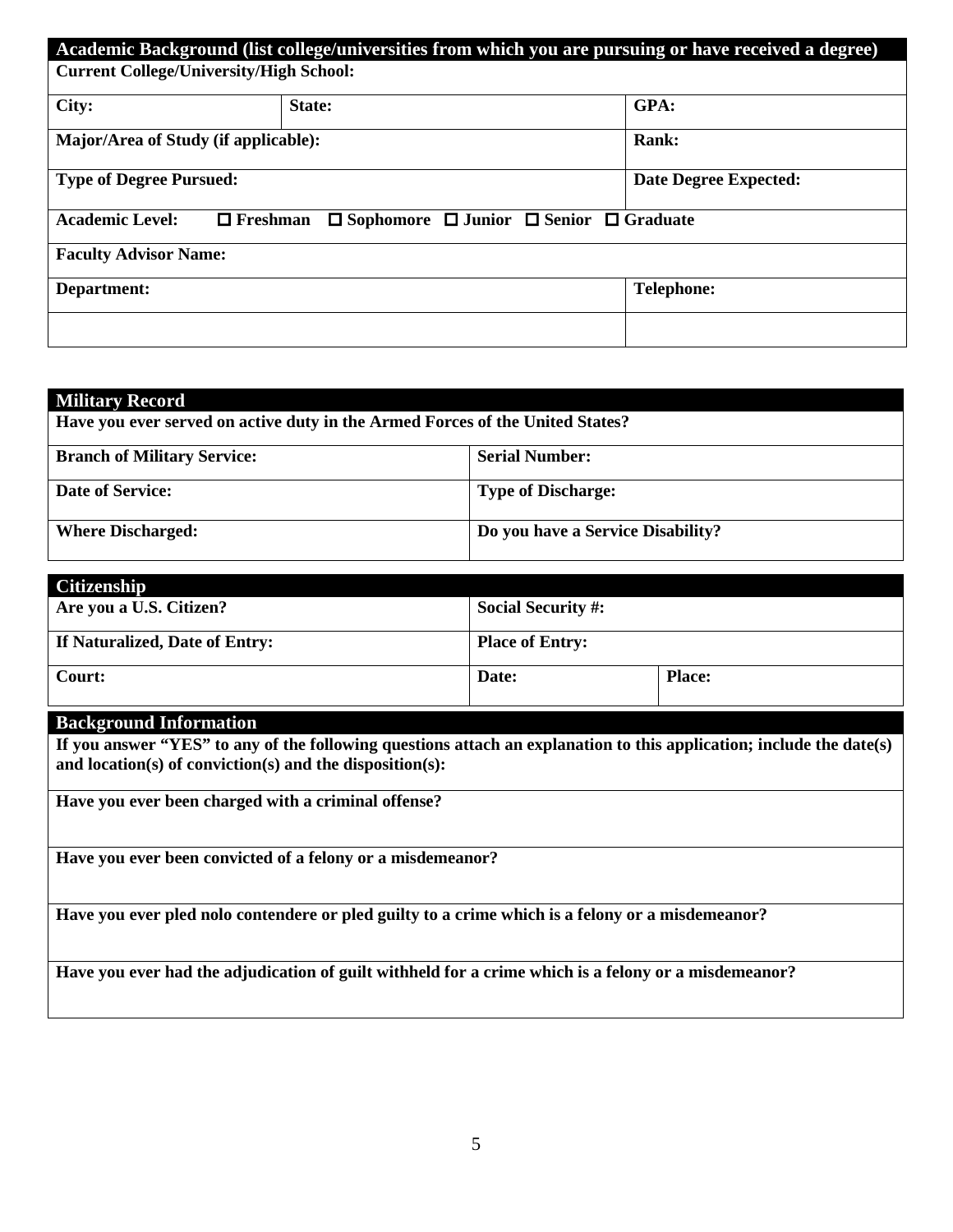| What are your career objectives: |  |
|----------------------------------|--|
|                                  |  |
|                                  |  |
|                                  |  |
|                                  |  |
|                                  |  |
|                                  |  |
|                                  |  |
|                                  |  |
|                                  |  |
|                                  |  |
|                                  |  |
|                                  |  |
|                                  |  |
|                                  |  |
|                                  |  |
|                                  |  |
|                                  |  |
|                                  |  |
|                                  |  |

| List skills you possess that may be helpful to you as an intern: |  |
|------------------------------------------------------------------|--|
|                                                                  |  |
|                                                                  |  |
|                                                                  |  |
|                                                                  |  |
|                                                                  |  |
|                                                                  |  |
|                                                                  |  |
|                                                                  |  |
|                                                                  |  |
|                                                                  |  |
|                                                                  |  |
|                                                                  |  |
|                                                                  |  |

**The Rhode Island State Police does not discriminate on the basis of race, color, national origin, sex, religion, age, or disability in the admission, access to, or employment in its programs or activities. Reasonable accommodations will be provided on request.**

**\_\_\_\_\_\_\_\_\_\_\_\_\_\_\_\_\_\_\_\_\_\_\_\_\_\_\_\_\_\_\_ \_\_\_\_\_\_\_\_\_\_\_\_** *Applicant Signature**Date*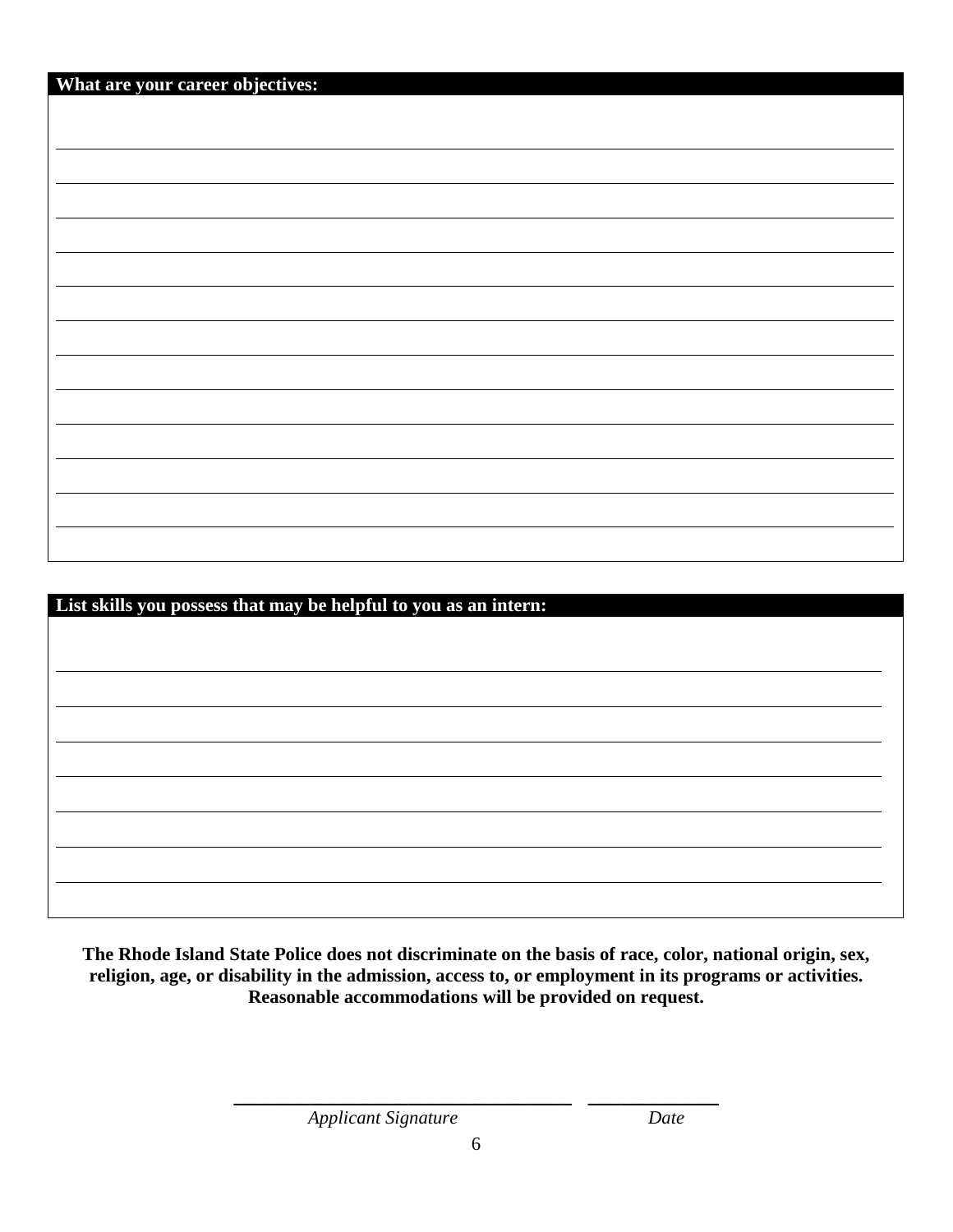



*Detective Bureau 311 Danielson Pike, North Scituate, RI 02857-1907*

#### Authorization for Release of Information

I, \_\_\_\_\_\_\_\_\_\_\_\_\_\_\_\_\_\_\_\_\_\_\_\_\_\_\_\_\_, hereby give the Rhode Island State Police and its agents the authority to conduct a comprehensive investigation of my background including, but not limited to, oral discussions with any person concerning my background. I also authorize a review and full disclosure of all records and other information concerning myself whether such records and other information are public, private, privileged or confidential. This includes records maintained by past and present employers, law enforcement, public utility companies, state and federal agencies including but not limited to the Division of Taxation, the Internal Revenue Service, and any Health Care facility which dispenses care and treatment for social, mental or emotional difficulties.

To the custodian of the records discussed herein, I hereby authorize you to release information to the bearer of this *Authorization for Release of Information*. I consider a copy of the *Authorization for Release of Information* to be as valid as the original even though a copy does not have my original signature.

I hereby release to the Rhode Island State Police and its agents and anyone who gives written or oral information about me to the Rhode Island State Police from any claims of liability or damages which may occur as a result of the background investigation. This release of liability also extends to my heirs, associations, assigns and representatives.

 *Applicant Signature Date*

 *Witness Signature Date*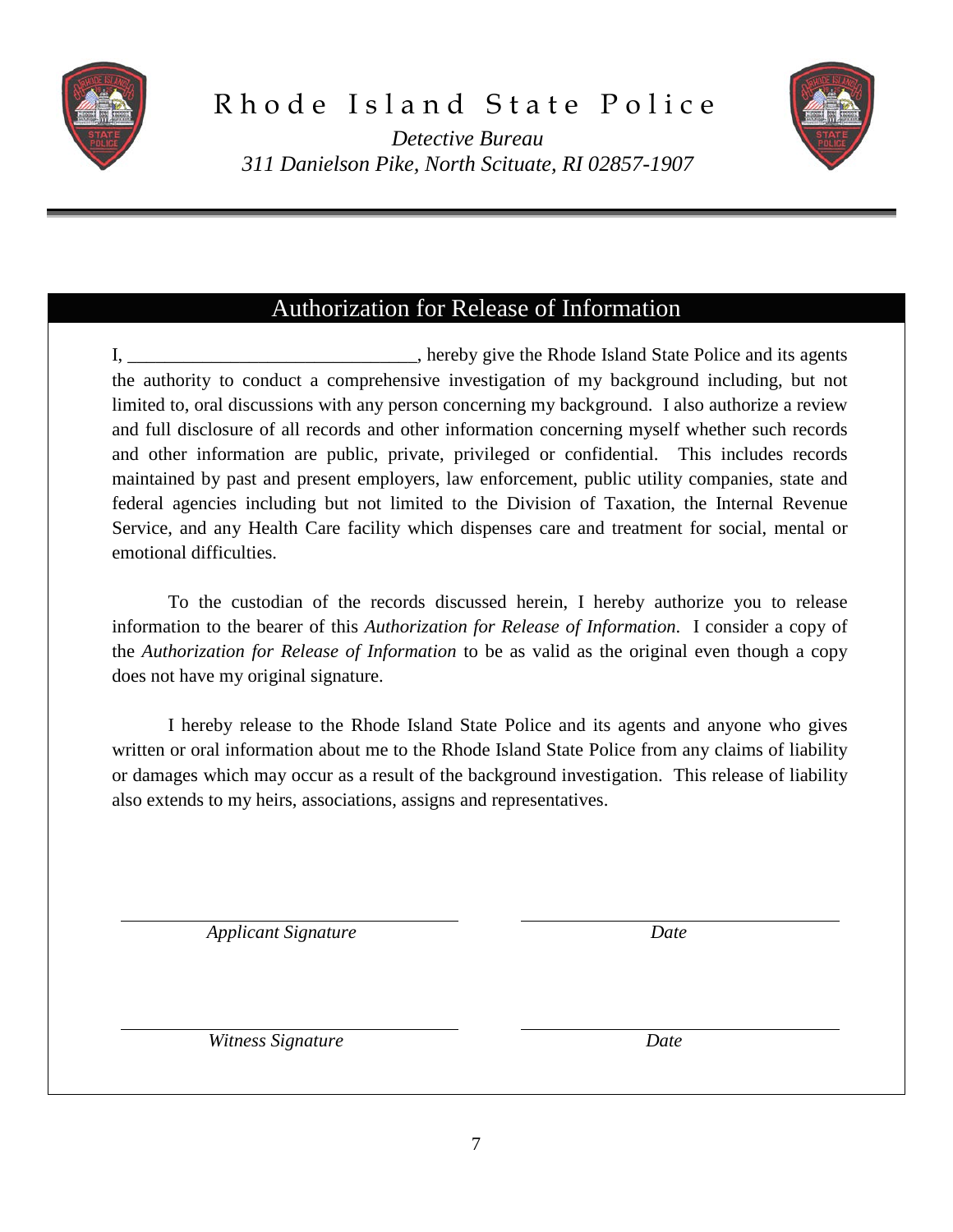



*Planning, Research and Accreditation Unit 311 Danielson Pike, North Scituate, RI 02857-1907*

#### Agreement To Release, Defend, Hold Harmless And Indemnify

This agreement is entered into by and between the undersigned

*(Applicant) (Address)*

 $_{\rm{of}}$   $_{\rm{on}}$  . The contract of  $_{\rm{on}}$  and  $_{\rm{off}}$  . The contract of  $_{\rm{on}}$  and  $_{\rm{on}}$  and  $_{\rm{on}}$  and  $_{\rm{on}}$  and  $_{\rm{on}}$  and  $_{\rm{on}}$  and  $_{\rm{on}}$  and  $_{\rm{on}}$  and  $_{\rm{on}}$  and  $_{\rm{on}}$  and  $_{\rm{on}}$  and  $_{$ 

City/Town of the contract of the contract of the contract of  $\overline{C}$ . State of

and the State of Rhode Island Division of State Police (the "State").

In consideration of permission granted to me, the undersigned, by the State to participate in a program with the Rhode Island State Police during the month(s) of . 20 contract the undersigned hereby and forever releases and discharges the State, its agents, officials and employees from, and shall defend, hold harmless, and indemnify each and any of them from and against, any expenses, debts, claims, demands, damages, actions and causes of action whatsoever, including without limitation, any such resulting from personal injury or property damage which the undersigned may now or may hereafter have as a result of his/her participation in the volunteer program with the Rhode Island State Police during the month(s) of

\_\_\_\_\_\_\_\_\_\_\_\_\_\_\_\_\_\_\_\_\_\_\_\_\_\_\_\_\_\_\_\_\_\_\_\_\_, 20\_\_\_\_\_.

IN WITNESS WHEREOF, I, the undersigned, declare full understanding of the terms of this Agreement and have executed this Agreement at the place, and day, and year appearing after my signature.

 *Signature Address Date*

\_\_\_\_\_\_\_\_\_\_\_\_\_\_\_\_\_\_\_\_\_\_\_\_\_\_\_\_\_\_\_\_ \_\_\_\_\_\_\_\_\_\_\_\_\_\_\_\_\_\_\_\_\_\_ \_\_\_\_\_\_\_\_\_\_\_\_

 *Witness Date*

8

\_\_\_\_\_\_\_\_\_\_\_\_\_\_\_\_\_\_\_\_\_\_\_\_\_\_\_\_\_\_\_\_ \_\_\_\_\_\_\_\_\_\_\_\_